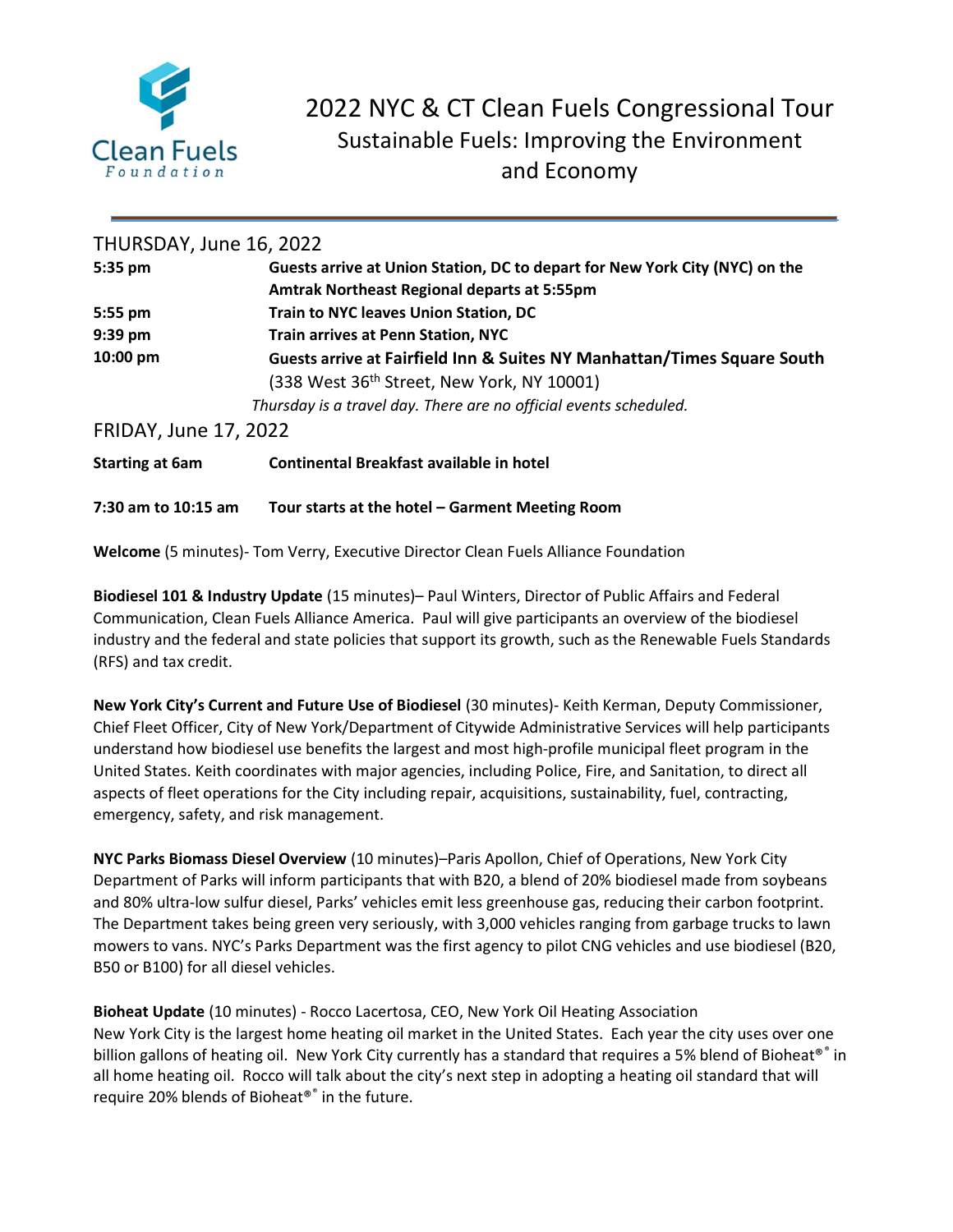Industry Roundtable (45 minutes)– Biodiesel producers will discuss the importance of federal and policies. Participants will learn how the industry has grown since the implementation of key federal policies and what happens to businesses when the policies are unstable. Panelists include Paul Teta, Vice President and Executive Corporate Counsel and Eli Peterson, Associate General Counsel, Kolmar Americas; Tom Brooks, General Manager, Western Dubuque Biodiesel; Tim Keaveney, Vice President of Sales, HERO BX; Brad Wilson, President and General Manager, Western Iowa Energy and Agron Bioenergy, Nathan Nolte, Sales Manager Renewable Fuels, AG Processing.

Questions and Answer Session (20 minutes)- lead by Tom Verry

| 10:15-10:30 am | Break-Meet in lobby at 10:25 am. Bus leaves hotel at 10:30 am. |  |
|----------------|----------------------------------------------------------------|--|
|----------------|----------------------------------------------------------------|--|

10:30 am Depart Hotel for NYC Fire Department Station (Engine 59, Ladder 30, 111 W 133<sup>rd</sup> St., New York, New York)

## 11:15 am to 12:15 pm Tour NYC Fire Department Engine 59, Ladder 30 Firehouse

The New York City Fire Department is the largest municipal fire department in the United States and the second largest in the world, after the Tokyo Fire Department. The FDNY employs approximately 11,051 uniformed firefighters and 4,414 uniformed EMTs, paramedics, and Fire Inspectors to serve more than 8 million residents within a 322-square mile area. Participants will learn why FDNY chose to use low blends of biodiesel over the last several years and looks to expand its use in the future. The facility maintains almost 1,000 pieces of equipment. Lieutenant William Finch will guide the tour through the station.

### 12:15 pm Depart Fire Station for American Greenfuels, LLC (30 Waterfront Street New Haven, CT 06512) A box lunch will be served on the bus.

## 1:45 pm – 3:30 pm Tour American GreenFuels, LLC \*

Tour Facility: American GreenFuels, LLC produces approximately 40 million gallons of biodiesel per year and is the largest biodiesel producer in the Northeast, United States and along the eastern seaboard. The facility is located in New Haven, CT at the port terminal. American GreenFuels biodiesel is marketed both nationally and internationally, requiring high sustainability parameters. Participants will see the biodiesel plant up close, and with that, learn about feedstocks used to make biodiesel, as well as how biodiesel is produced. The tour will also show American GreenFuels' tank storage and truck-rack delivery facilities. Paul Teta, Kolmar Vice President and Executive Corporate Counsel will guide the tour through the facility. (\*wear closed toe shoes).

3:30 pm Depart American Greenfuels for Olive and Oil (124 Temple Street, New Haven, CT 06510)

#### 3:45 pm – 5:45 pm Wrap Up and Q&A

Led by Tom Verry, Foundation Executive Director, the Sustainability Tour will conclude with a Q&A Session with tour participants, sponsors, and staff. Participants can ask questions, discuss the day's events, and get one-on-one time with biodiesel experts.

| 4:45 pm $-$ 5:45 pm | Dinner at Olive and Oil                                                                                           |
|---------------------|-------------------------------------------------------------------------------------------------------------------|
| $6:00 \text{ pm}$   | Depart Olive and Oil for New Haven Union Station, (New Haven Union Station, 50<br>Union Ave, New Haven, CT 06519) |
| $6:20 \text{ pm}$   | Depart via train for Washington, DC                                                                               |